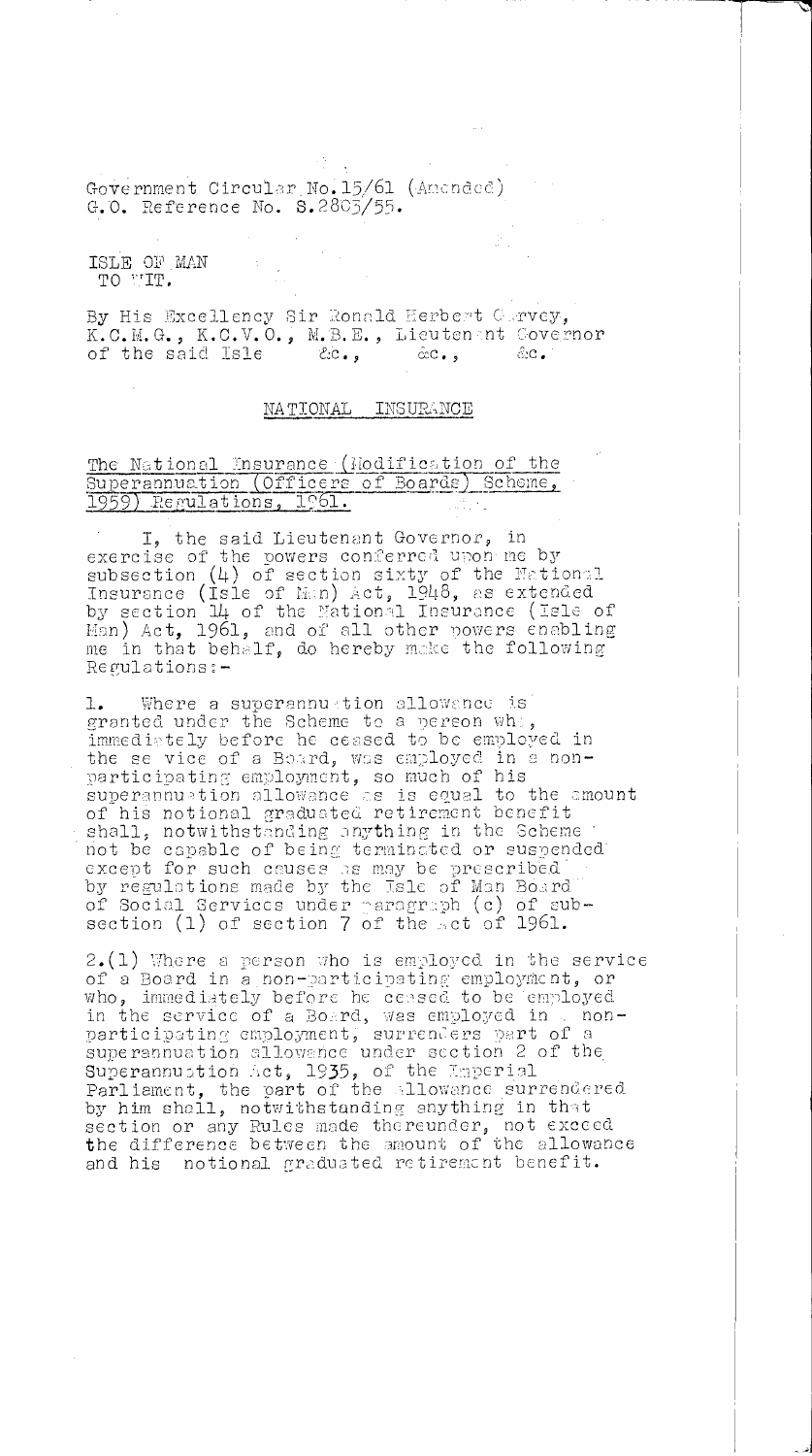(2) Where a person who, immediately before he ceased to be employed in the. service of a Board, was employed in a non-participating employment surrenders part of a superannuation allowance under section 33 of the Superannuation Act, 1949, of the Imperial Parliament, the part of the allowance surrendered by him under that section together with any part thereof surrendered under section 2 of the Superannuation Act, 1935, of the Imperial Parliament, shall. notwithstanding anything in the said section 33 or any Rules made thereunder, not exceed the difference between the amount of the allowance and his notional graduated retirement benefit.

 $\zeta$ . Where  $-$ 

- (a) an allowance under section 6 of the Superannuation Act, 1909, of the Imperial. Parliament, (which relates to-compensation for abolition of office) has been granted to a person who, immediately before he ceased to be employed in the service of a Board, was employed in a nonparticipating employment, and
- (b) he makes an application under the Pensions Commutation Acts, 1871 to 1882, of the Imperial Parliament, for the commutation of the said allowance or a portion thereof by the payment of a capital sum of money,

so much of the said allowance as is equal to the amount of his notional graduated retirement benefit shall, notwithstanding anything in the Pensions Commutation  $\tilde{\Lambda}$ cts, 1871 to 1882, of the Imperial Parliament, not be capable of being commuted under those *acts*.

 $4.1)$  Where  $-$ 

- (a) a person to whom a superannuation allowance is granted under the Scheme is entitled to graduated retirement benefit, or would be so entitled if he were over pensionable age and had retired from regular employment, and
- (b) the whole or any part of such graduated retirement benefit is attributable to graduated contributions paid, or treated by virtue of subsection  $(3)$  of section 6 of the *net* of 1961 as having been paid, by him during any period of his reckonable service in respect of his employment in the service of a Board, and
- (c) the number of units of such graduated contributions, ascertained in accordance with subsections  $(3)$  and  $(4)$  of the Act of 1961, exceeds four,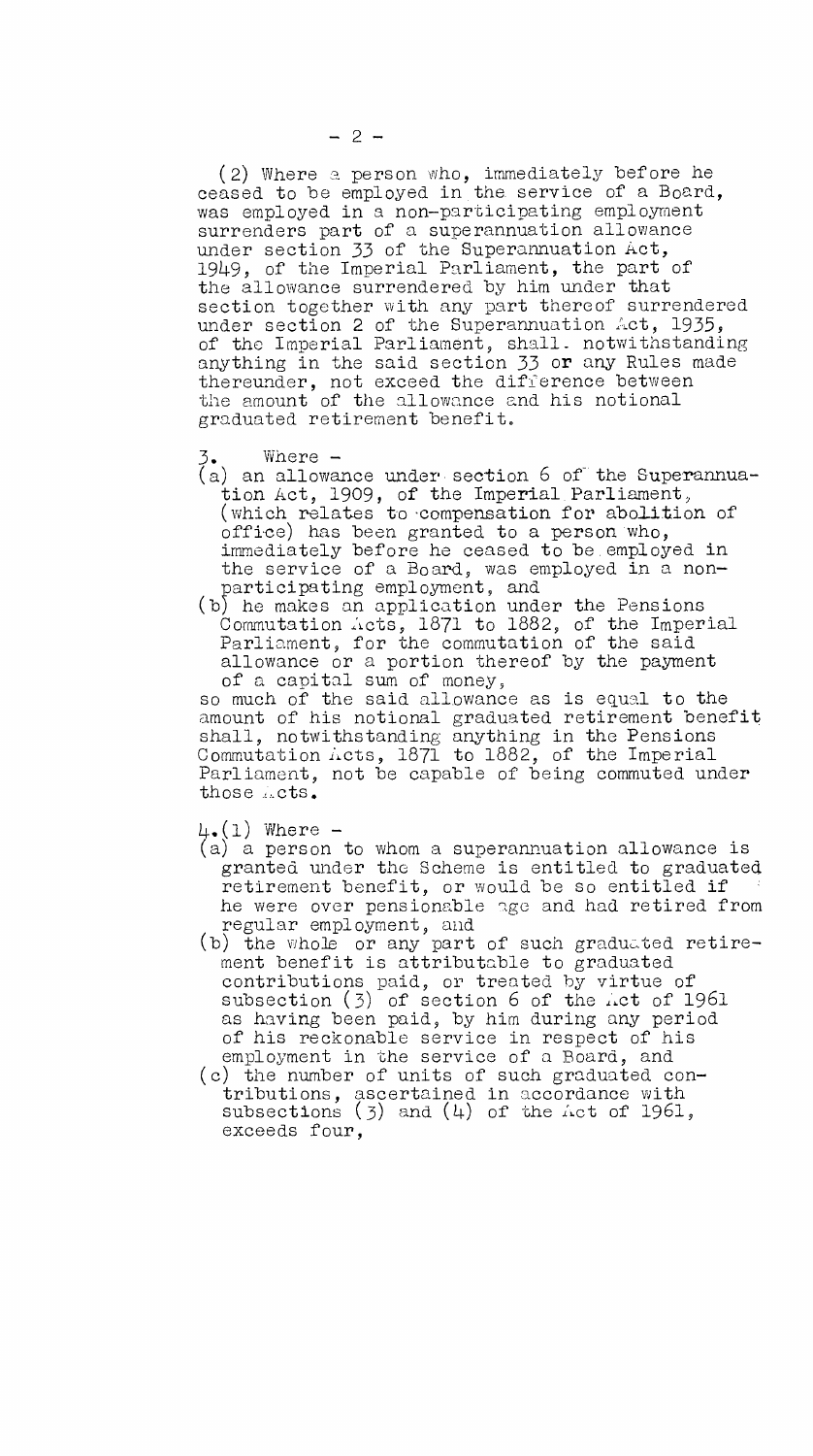his superannuation allowance shall, in respect of any period after he has attained pensionable age, be reduced in secordance with the next following paragraph.

(2) The yearly rate of such person's superannuation allowance shall be reduced by one pound six shillings for every unit, ascertained in accordance with subsections (3) and (4) of section 4 of the Act of 1961, of graduated contributions paid, or treated by virtue of subsection (3) of section 6 of that Act as having been paid, by him during any perbd of his reckonable service in respect of his employment in the service of a Board.

 $5. (1)$  In these Regulations, the following expressions have the meanings hereby respectively assigned to them, that is to say "the Act of 1961" means the 7ational Insurance (Isle of Man)  $\text{Act}$ , 1961; "graduated contributions" means graduated con tributions under the Act of 1961; "graduated retirement benefit" means graduated retirement benefit under the Act of 1961; "non—participating employment' has the meaning assigned to it by subsection (2) of section6 of the Act of  $1961$ ; "non—participting service" means, in relation to any person, so much of his service in a nonparticipating employment after the third day of April, nineteen hundred and sixty—one, as is either service in the service of a Board: or b) other service which is reckonable service; 'notional graduated retirement benefit' means in relation to any person, the amount, expressed as a yearly rate, of the graduated retirement benefit which would be payable to him in return for an amount of graduated contributions equal to one such contribution paid in each week of the period of his nonparticipating service in respect of a weekly payment of a remuneration of fifteen pounds; "a Board" means a Board of Tynwald for the purposes of the 9uperannuation (Officers of Boards) Acts, 1934 to 1939.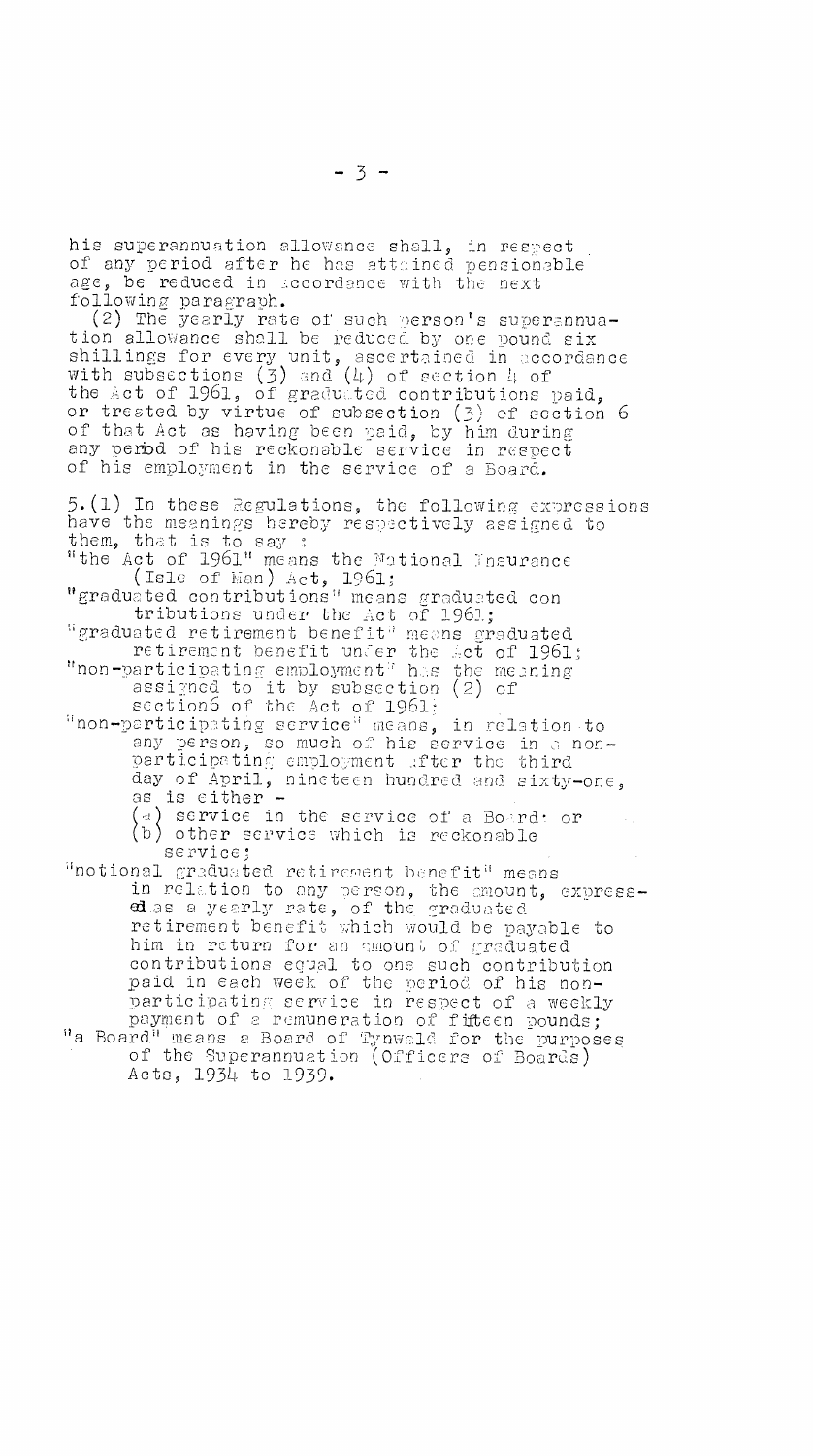"the Scheme" means the Super numerion (Officers of<br>Boards) Scheme, 1959;<br>"pensionable age" has the meaning assigned to it<br>by subsection (1) of section 67 of the<br>National Insurance (Isle of Man) Act, 1948;

"reckonable service" means, in relation to any person, service which is reckonable for the purpose of determining the enount of his superannuation allowance;

"superannuation allowance" includes any annual superannuetion, compensation or retiring allowance payable under the Scheme, but does<br>not include any annual allowance granted in<br>the case of injury arising from service in accordance with the terms of a Tressury warrant made under section 41 of the Superannuation Act, 1949, of the Imperial Parliament.

(2) References in these Regulations to lets of<br>the Emperi 1 Ferliament and Rules and Warrants made the reunder shall be construed as references to those Acts, Rules and Marrants as applied in the<br>Isle of man under the provisions of the Scheme. (3) Any reference in these Regulations to the provisions of any enactments shall be construed, except where the context otherwise requires, as a reference to those provisions as amended or reenacted by any subsequent enactment.

(4) The Interpretation Act, 1949, shall apply<br>for the interpretation of these legulations as it<br>applies for the interpretation of an Act of Tynwald.

6. These Regulations may be cited as the Fational Insurance (Modification of the Superannuation (Officers of Boards) Scheme, 1959) Esgulations, 1961, and shall come into oper tion on the third day of April, nincteen hundred and sixty-one.

Given under my hand this 8th day of March, ninetcen hundred and sixty-one.

## R.H. GARVEY

Lieutenant Governor.

## EXFLAMATORY NOTE

(This Note is not part of these Regulations but is intended to indicate their general purport).

The purpose of these Edgulations is to modify<br>the Superannultion (Officers of Boards) 3cheme, 1959,